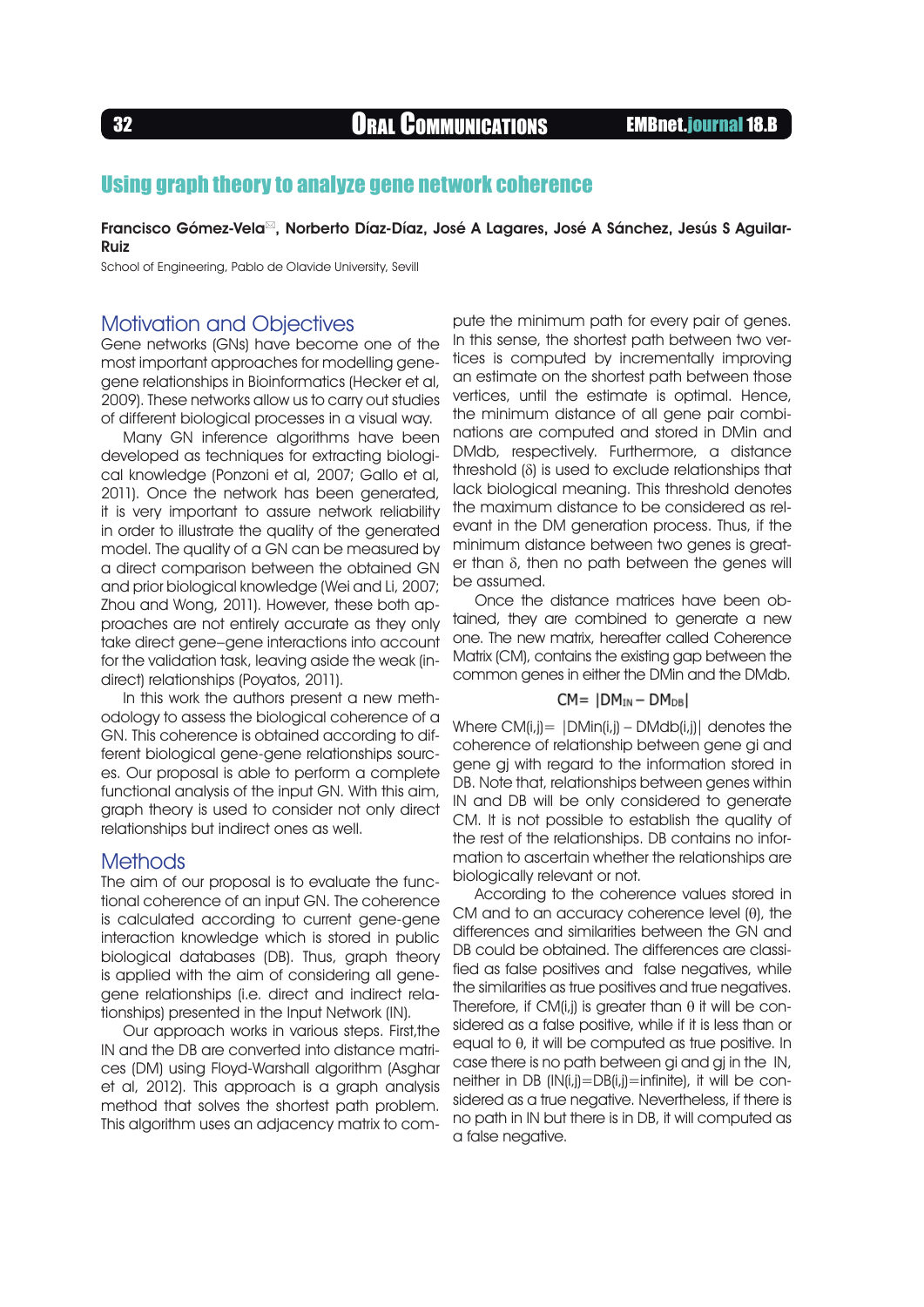|                 | Soinov    |      | <b>Bulashevska</b> |      | <b>Ponzoni (GRNCOP)</b>                     |                 | <b>Gallo (GRNCOP2)</b> |          |
|-----------------|-----------|------|--------------------|------|---------------------------------------------|-----------------|------------------------|----------|
|                 | F-Measure |      |                    |      | Accuracy   F-Measure   Accuracy   F-Measure | <b>Accuracy</b> | F-Measure              | Accuracy |
| <b>BioGrid</b>  | 0.42      | 0.27 | 0.79               | 0.65 | 0.9                                         | 0,82            | 0,86                   | 0.75     |
| <b>KEGG</b>     | 0.48      | 0,58 | 0.5                | 0,34 | 0.43                                        | 0.28            | 0.61                   | 0.47     |
| <b>SGD</b>      | 0.47      | 0.31 | 0.69               | 0.53 |                                             |                 | 0.73                   | 0,58     |
| <b>YeastNet</b> | 0.45      | 0.29 | 0.66               | 0,5  |                                             |                 | 0.77                   | 0.62     |

Table 1: F-Measure and Accuracy values obtained by different input GN according to prior biological knowledge and chronologically sorted. The best results in each dataset are emphasized.

### Results and Discussion

In order to assess the robustness of our proposal, we present a set of analysis of different yeast cell cycle networks using four prior biological knowledge data sets.

Input networks were produced applying four inference network techniques (Soinov et al, 2003; Bulashevska and Eils 2005; Ponzoni et al, 2007; Gallo et al, 2011) on the well-known yeast cell cycle expression data set (Spellman et al, 1998). Finally, the functional coherence of GNs generated is measured using our proposal according to the gene-gene interaction knowledge stored in BioGRID (Stark et al, 2010), KEGG (Kanehisa et al, 2012), SGD (Cherry et al, 2012) and YeastNet (Lee et al, 2007).

Multiple studies were carried out using different threshold value combinations. δ and θ have been modified from one to five, generating 25 diffe-rent combinations. The results show that the higher  $\delta$  values, the greater is the noise introduced. Coherence level threshold (θ) shows similar behavior; the lower  $\theta$ , the smaller is the noise. The most representative result, summarized in Table 1, was obtained for  $\delta = 4$  and  $\theta = 1$ . This combination has a biological meaning. For each gene, only the interactions in a radius of four should be considered as relevant. Moreover, they ought to have a difference no greater than 1 to be considered as valid.

Table 1 shows that inference method proposed by Gallo (GRNCOP2) generates the most reliable result, although Ponzoni technique (GRNCOP) provides the best result in three of the four data sets. Soinov approach obtains the  $\overline{9}$ worst values.

These results are consistent with the experiment carried out in (Ponzoni et al, 2007) and (Gallo et al, 2011). GRNCOP was successfully

compared with Soinov and Bulashevska approaches, while Gallo et al presented a detailed analysis of the performance of GRNCOP and GRNCOP2, where the last one shows the most stable result. These behaviors are also found in the obtained results. GRNCOP presents better coherence values than Soinov and Bulashevska in BioGrid, SGD and YeastNet. Similarly, GRNCOP2 obtains more stable values than GRNCOP, especially for F-measure.

### **References**

- Asghar A, et al (2012) Speeding up the Floyd-Warshall algorithm for the cycled shortest path problem. AppliedMathematics Letters 25(1): 1
- 2. Bulashevska S and Eils R (2005) Inferring genetic regulatory logic from expression data. Bioinformatics 21(11):2706.
- 3. Cherry JM, et al (2012) Saccharomyces GenomeDatabase: the genomics resource of budding yeast.Nucleic Acids Research 40: D700-705. doi[:10.1093/nar/gkr1029](http://dx.doi.org/10.1093/nar/gkr1029
)
- 4. Gallo C, et al (2011) Discovering time-lagged rules frommicroarray data using gene profile classifiers. BMCBioinformatics 12:123.
- 5. Hecker M, et al (2009) Gene regulatory network inference:Data integration in dynamic models – a review. Biosystems 96:86.
- 6. Kanehisa M, et al (2012) KEGG for integration and interpretationof large-scale molecular datasets. Nucleic AcidsResearch 40:D109-D114
- 7. Lee I, et al (2007) An improved, bias-reduced probabilisticfunctional gene network of baker's yeast,Saccharomyces cerevisiae. PLoS ONE 2(10):e988.
- 8. Ponzoni I, et al (2007) Inferring adaptive regulationthresholds and association rules from gene expressiondata through combinatorial optimization learning.IEEE/ACM Transaction on Computation Biology andBioinformatics 4(4):624.
- Poyatos JF (2011). The balance of weak and stronginteractions in genetic networks. PloS One 6(2):e14598.
- 10. Soinov L, et al (2003) Toward reconstruction of genenetworks from expression data by supervised learning. Genome Biology 4:R6.